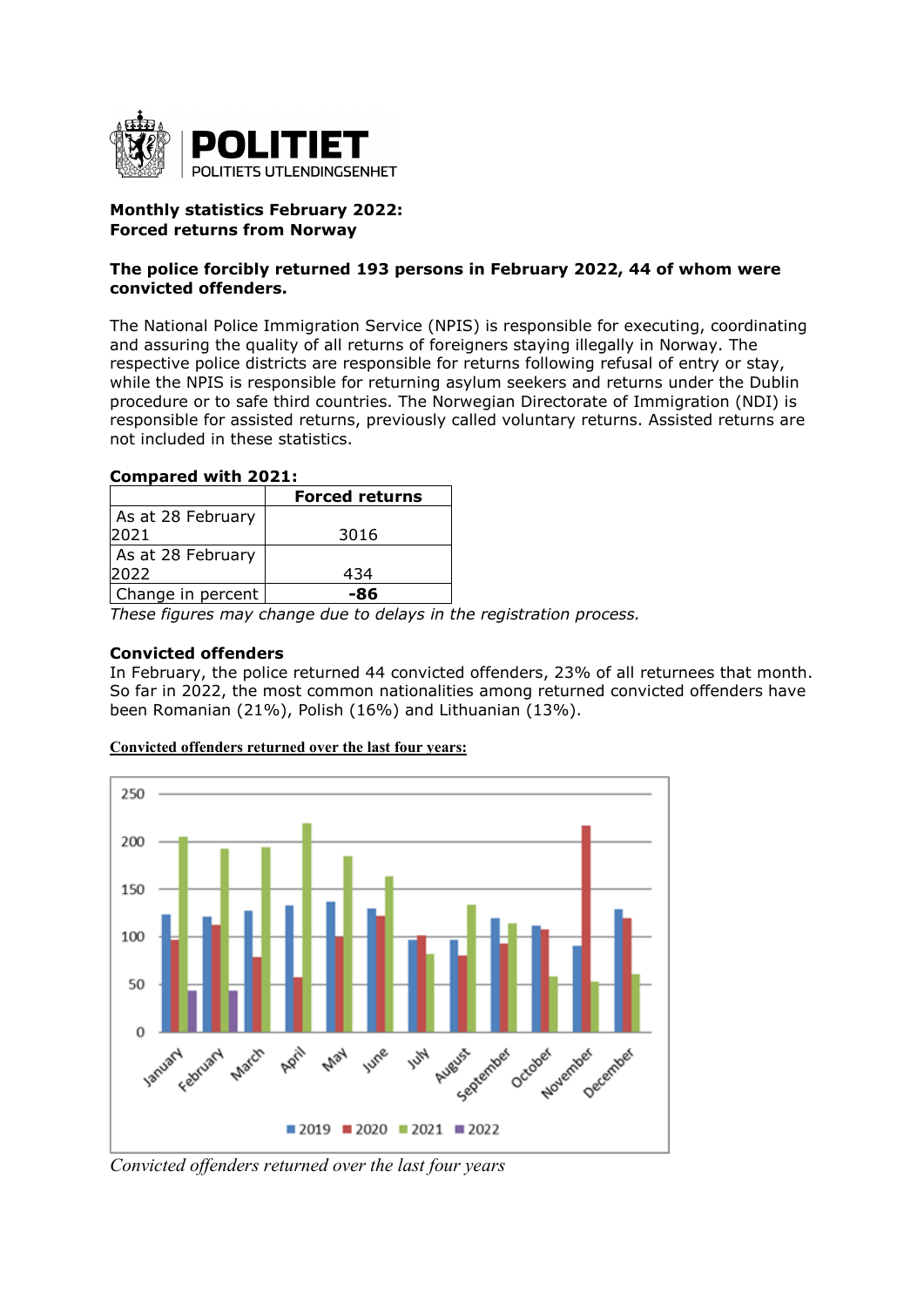# **Minors**

In February, 1 minor was returned together with his/her parents or guardians.

As a rule, Norwegian authorities do not attempt to verify the age of unaccompanied minors when they are to be returned to another European country under the Dublin III Regulation.

All returned unaccompanied minors must be met by either family members or others who will care for them, e.g. representatives of relevant institutions or the child welfare services in the country in question.



*Returned minors so far in 2022* 

#### **Forced returns on chartered flights**

No chartered return flights have taken place so far this year.

### **The various returnee categories**

The police return persons who have no legal right to stay in Norway, i.e. not only persons who have had their application for asylum and any appeals rejected.

- 1) **Asylum**  all persons who have applied for protection (asylum) in Norway and who have had their application processed and rejected in Norway and who have exhausted all avenues of appeal. This category also includes persons subject to an expulsion order.
- 2) **Dublin** anyone returned under the Dublin Regulation. This also includes persons subject to an expulsion order. The Dublin Regulation applies in the EU, Iceland, Liechtenstein, Switzerland and Norway. The Regulation governs, inter alia, which member state will process any given asylum application. The purpose of the Regulation is to prevent asylum seekers from applying in multiple countries, but also to ensure that one of the countries assumes responsibility for the asylum seeker. The statistics include both returns under the Dublin Regulation and returns to "safe third countries". The latter are cases where the asylum applicant already has a residence permit (refugee status or other form of permit) in a country that is considered safe.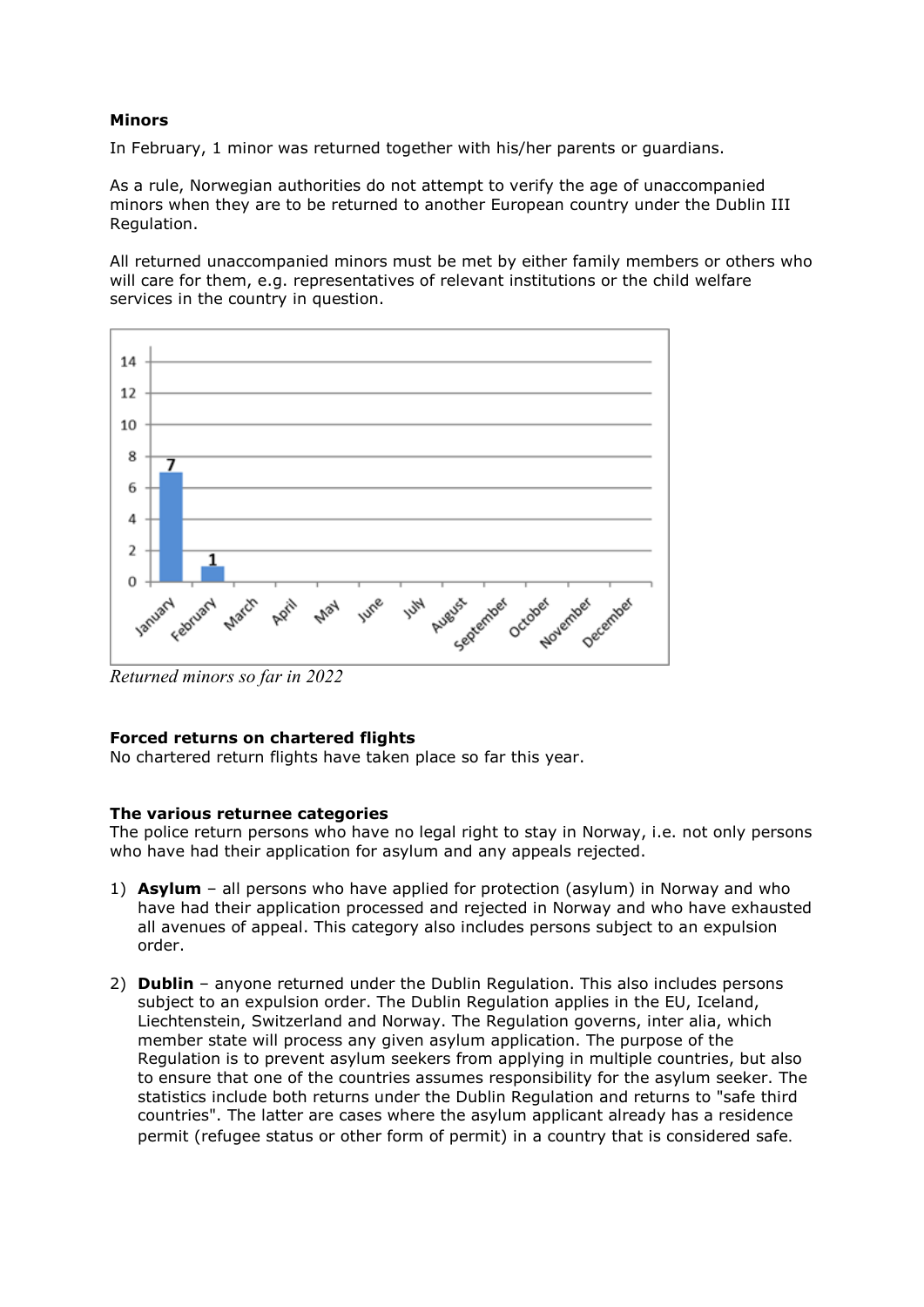- 3) **Refused entry or stay**  persons who have been refused entry or stay as they are not permitted to stay here. This may be for various reasons, but persons who are refused entry or stay are not banned from Norway after being returned.
- 4) **Expelled** anyone expelled from Norway who has not applied for protection (asylum) or who is not subject to the Dublin Regulation. Most of those who fall into this category have been expelled due to a criminal conviction and are banned from Norway for a specific period of time. Violation of the re-entry ban is a punishable offence.
- 5) **Other** persons not covered by any of the other categories.

| Returnees so far in 2022 by nationality |              |                                    |                                 |                  |                         |
|-----------------------------------------|--------------|------------------------------------|---------------------------------|------------------|-------------------------|
|                                         | Asylum       | <b>Refused</b><br>stay or<br>entry | Dublin/safe<br>third<br>country | <b>Expulsion</b> | <b>Total</b>            |
| Afghanistan                             |              | 6                                  | 6                               | 3                | 15                      |
| Albania                                 | $\mathbf{1}$ | 5                                  |                                 | 3                | 9                       |
| Algeria                                 |              | $\overline{2}$                     |                                 | $\overline{1}$   | 3                       |
| Angola                                  |              | $\mathbf{1}$                       |                                 | $\overline{1}$   | $\overline{\mathbf{2}}$ |
| Argentina                               |              | 3                                  |                                 | $\mathbf{1}$     | 4                       |
| Azerbaijan                              |              | $\overline{2}$                     |                                 |                  | $\overline{\mathbf{c}}$ |
| Australia                               |              | $\mathbf{1}$                       |                                 |                  | $\mathbf{1}$            |
| Bangladesh                              |              | $\overline{2}$                     |                                 |                  | $\overline{\mathbf{2}}$ |
| Bosnia-<br>Herzegovina                  |              | $\mathbf{1}$                       |                                 |                  | $\mathbf{1}$            |
| <b>Brazil</b>                           |              | 6                                  |                                 | 1                | 7                       |
| Canada                                  |              | $\mathbf{1}$                       |                                 |                  | $\mathbf{1}$            |
| Chile                                   |              | 5                                  |                                 |                  | 5                       |
| Colombia                                |              | $\overline{7}$                     |                                 | $\mathbf{1}$     | 8                       |
| Costa Rica                              |              |                                    |                                 | $\mathbf{1}$     | 1                       |
| Dominican<br>Republic                   |              |                                    |                                 | $\mathbf{1}$     | 1                       |
| Eritrea                                 |              | 5                                  | 4                               |                  | 9                       |
| Ethiopia                                |              | 1                                  | 4                               |                  | 5                       |
| The<br>Philippines                      |              | $\overline{2}$                     |                                 | 4                | 6                       |
| France                                  |              | $\overline{2}$                     |                                 |                  | $\overline{\mathbf{2}}$ |
| The Gambia                              |              | $\mathbf{1}$                       |                                 | 1                | 2                       |
| Georgia                                 | $\mathbf{1}$ | 1                                  |                                 | $\mathbf{1}$     | 3                       |
| Greece                                  |              | $\mathbf{1}$                       |                                 |                  | $\mathbf{1}$            |
| <b>Belarus</b>                          |              | 3                                  |                                 |                  | 3                       |
| India                                   |              | $\mathbf{1}$                       |                                 | $\mathbf{1}$     | $\overline{\mathbf{2}}$ |
| Iraq                                    |              | 4                                  |                                 | 5                | 9                       |
| Iran                                    | 1            | $\overline{2}$                     | 5                               | 1                | 9                       |
| Kenya                                   |              |                                    |                                 | $\mathbf{1}$     | $\mathbf{1}$            |
| China                                   |              | 6                                  | $\mathbf{1}$                    | $\mathbf{1}$     | 8                       |
| Kosovo                                  |              |                                    |                                 | $\overline{2}$   | $\overline{2}$          |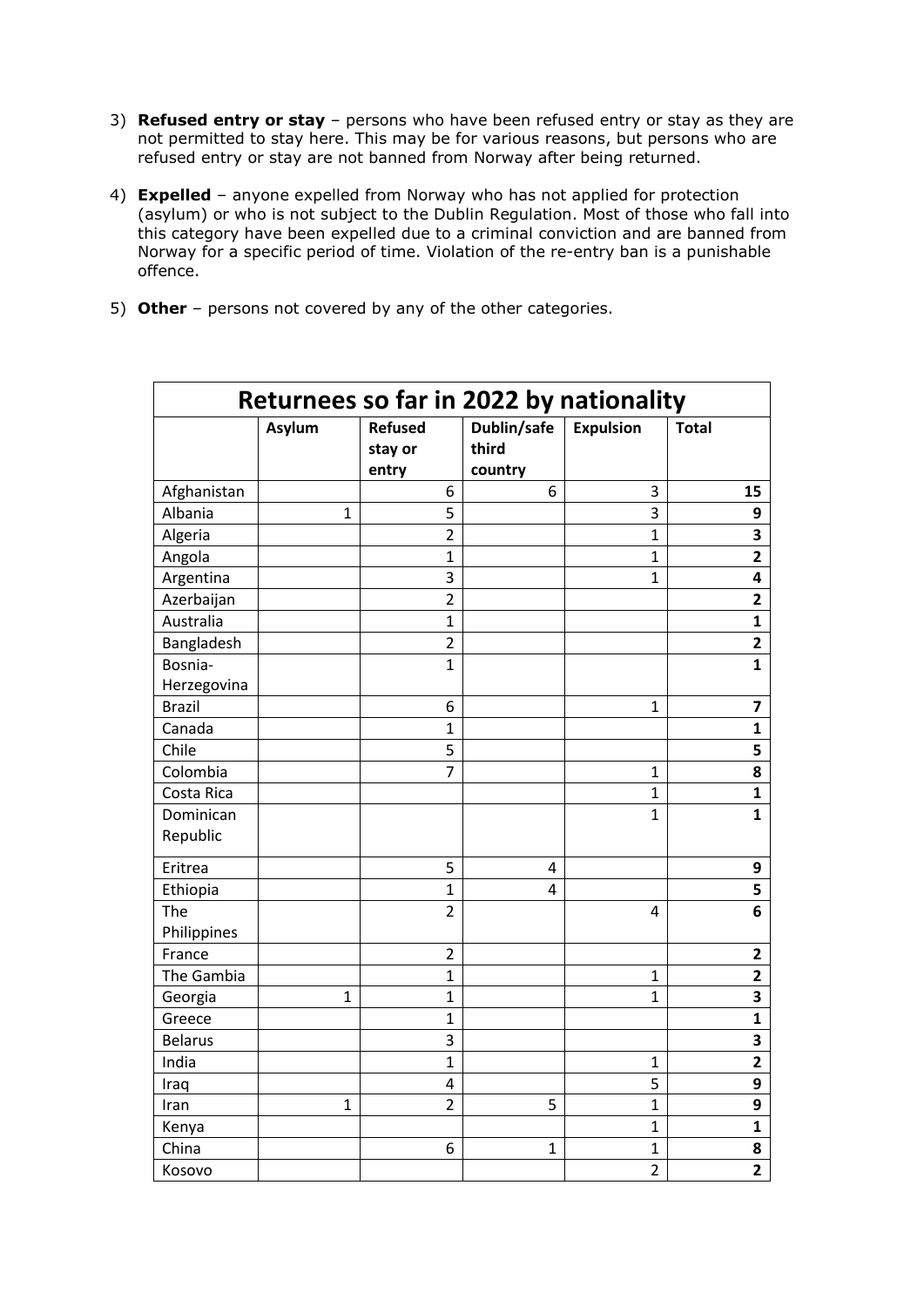| Returnees so far in 2022 by nationality |                |                                    |                                 |                  |                         |
|-----------------------------------------|----------------|------------------------------------|---------------------------------|------------------|-------------------------|
|                                         | Asylum         | <b>Refused</b><br>stay or<br>entry | Dublin/safe<br>third<br>country | <b>Expulsion</b> | <b>Total</b>            |
| Kuwait                                  |                | 1                                  |                                 |                  | 1                       |
| Latvia                                  |                | 5                                  |                                 |                  | 5                       |
| Libya                                   |                |                                    | $\mathbf{1}$                    |                  | $\mathbf{1}$            |
| Lithuania                               |                | 4                                  |                                 | 9                | 13                      |
| Mali                                    |                | 1                                  |                                 | $\mathbf{1}$     | 2                       |
| Morocco                                 |                | $\overline{2}$                     |                                 | 3                | 5                       |
| Mexico                                  |                |                                    |                                 | 4                | 4                       |
| Moldova                                 | 1              | 1                                  |                                 | 3                | 5                       |
| Montenegro                              | $\overline{2}$ |                                    |                                 |                  | $\overline{\mathbf{c}}$ |
| Nepal                                   |                | $\mathbf{1}$                       |                                 |                  | $\mathbf{1}$            |
| Nigeria                                 | $\mathbf{1}$   | $\overline{2}$                     |                                 | $\mathbf{1}$     | 4                       |
| North                                   |                |                                    |                                 | $\overline{2}$   | $\overline{2}$          |
| Macedonia                               |                |                                    |                                 |                  |                         |
| Pakistan                                |                | 4                                  | $\mathbf{1}$                    | $\overline{2}$   | $\overline{\mathbf{z}}$ |
| Peru                                    |                | $\mathbf{1}$                       |                                 |                  | 1                       |
| Poland                                  |                | 17                                 |                                 | 8                | 25                      |
| Portugal                                |                | 1                                  |                                 | $\mathbf{1}$     | 2                       |
| Romania                                 |                | 24                                 |                                 | 14               | 38                      |
| Russia                                  |                | 9                                  | $\mathbf{1}$                    | 4                | 14                      |
| Saint Kitts                             |                | 1                                  |                                 |                  | 1                       |
| and Nevis                               |                |                                    |                                 |                  |                         |
| Saudi Arabia                            |                | $\overline{2}$                     |                                 |                  | $\mathbf{2}$            |
| Senegal                                 |                |                                    |                                 | $\mathbf{1}$     | 1                       |
| Serbia                                  |                | $\overline{2}$                     |                                 |                  | $\overline{2}$          |
| Somalia                                 | 1              | 3                                  | 3                               | 3                | 10                      |
| Spain                                   |                |                                    |                                 | $\overline{2}$   | 2                       |
| Sri Lanka                               |                |                                    |                                 | $\mathbf{1}$     | 1                       |
| Stateless                               |                | 4                                  |                                 | 4                | 8                       |
| The UK                                  |                | 13                                 |                                 | $\mathbf{1}$     | 14                      |
| Sudan                                   |                |                                    |                                 | $\mathbf{1}$     | $\mathbf{1}$            |
| Sweden                                  |                | 17                                 |                                 | 3                | 20                      |
| Syria                                   | 1              | 5                                  | 14                              | 4                | 24                      |
| South Africa                            |                | $\mathbf{1}$                       |                                 |                  | $\mathbf{1}$            |
| South Korea                             |                | $\overline{2}$                     |                                 |                  | $\overline{\mathbf{2}}$ |
| South Sudan                             |                |                                    | $\mathbf{1}$                    |                  | 1                       |
| Tajikistan                              |                |                                    | 4                               |                  | 4                       |
| Thailand                                |                | $\overline{2}$                     |                                 | $\overline{2}$   | 4                       |
| Togo                                    |                | $\mathbf{1}$                       | $\mathbf{1}$                    |                  | $\overline{\mathbf{2}}$ |
| Chad                                    |                |                                    | $\mathbf{1}$                    |                  | $\mathbf{1}$            |
| Turkey                                  | $\mathbf{1}$   | $\overline{2}$                     | $\mathbf{1}$                    | $\mathbf{1}$     | 5                       |
| Germany                                 |                | 3                                  |                                 |                  | 3                       |
| Uganda                                  |                |                                    |                                 | $\mathbf{1}$     | 1                       |
| Unknown                                 |                | $\mathbf{1}$                       |                                 | $\overline{2}$   | 3                       |
| Ukraine                                 |                | 21                                 |                                 | $\overline{7}$   | 28                      |
| <b>USA</b>                              | $\overline{2}$ | 16                                 |                                 | 3                | 21                      |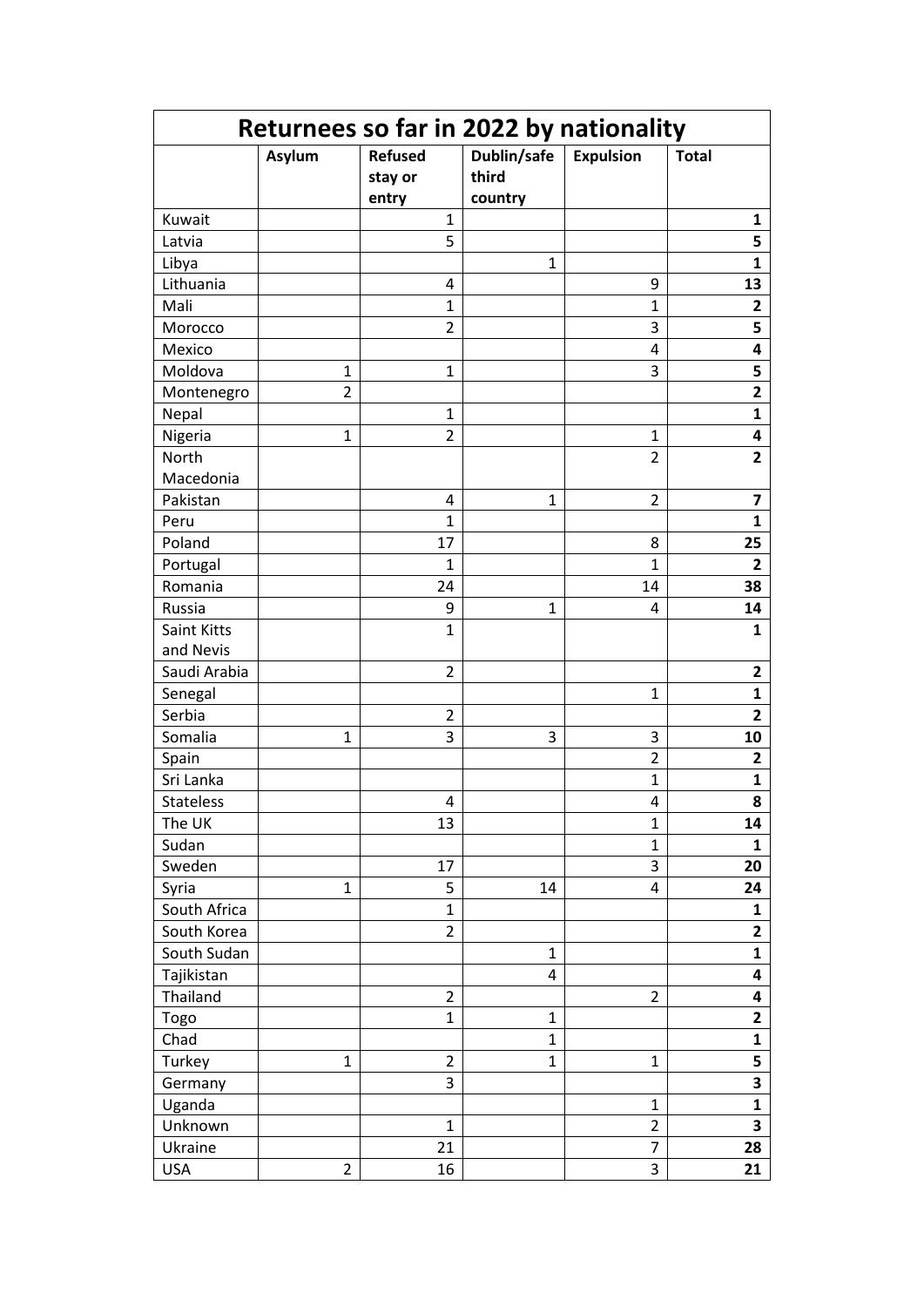| Returnees so far in 2022 by nationality |        |                                    |                                 |                  |              |  |  |
|-----------------------------------------|--------|------------------------------------|---------------------------------|------------------|--------------|--|--|
|                                         | Asylum | <b>Refused</b><br>stay or<br>entry | Dublin/safe<br>third<br>country | <b>Expulsion</b> | <b>Total</b> |  |  |
| Uzbekistan                              |        |                                    |                                 | 3                | 3            |  |  |
| Venezuela                               | q      |                                    |                                 |                  | 10           |  |  |
| Vietnam                                 |        |                                    |                                 | 3                | 3            |  |  |
| <b>Total</b>                            | 21     | 241                                | 48                              | 124              | 434          |  |  |

| Returnees so far in 2022 by destination |                |                                    |                                 |                  |                         |
|-----------------------------------------|----------------|------------------------------------|---------------------------------|------------------|-------------------------|
|                                         | Asylum         | <b>Refused</b><br>stay or<br>entry | Dublin/safe<br>third<br>country | <b>Expulsion</b> | <b>Total</b>            |
| Albania                                 | 1              | 3                                  |                                 | 3                | $\overline{\mathbf{z}}$ |
| Azerbaijan                              |                | $\mathbf{1}$                       |                                 |                  | $\mathbf{1}$            |
| Belgium                                 |                |                                    |                                 | $\mathbf{1}$     | $\mathbf{1}$            |
| Bosnia-                                 |                | $\overline{2}$                     |                                 |                  | $\overline{\mathbf{2}}$ |
| Herzegovina                             |                |                                    |                                 |                  |                         |
| Chile                                   |                | $\mathbf{1}$                       |                                 |                  | 1                       |
| Colombia                                |                | $\overline{2}$                     |                                 | $\mathbf{1}$     | 3                       |
| Costa Rica                              |                |                                    |                                 | $\mathbf{1}$     | $\mathbf{1}$            |
| Denmark                                 |                | 14                                 |                                 |                  | 14                      |
| The<br>Philippines                      |                | $\overline{2}$                     |                                 | 3                | 5                       |
| Finland                                 |                | $\mathbf{1}$                       | 1                               |                  | 2                       |
| France                                  |                | 10                                 | 3                               | $\overline{2}$   | 15                      |
| Georgia                                 | $\mathbf{1}$   | $\overline{1}$                     |                                 |                  | 2                       |
| Greece                                  |                | $\overline{2}$                     | $\overline{\mathbf{4}}$         | 4                | 10                      |
| Hong Kong                               |                |                                    |                                 | $\mathbf{1}$     | $\mathbf{1}$            |
| Iraq                                    |                |                                    |                                 | $\mathbf{1}$     | $\mathbf{1}$            |
| Iran                                    | $\mathbf{1}$   |                                    |                                 |                  | $\mathbf{1}$            |
| Israel                                  |                | 1                                  |                                 |                  | $\mathbf{1}$            |
| Italy                                   |                | 5                                  | 10                              | 9                | 24                      |
| Kenya                                   |                |                                    |                                 | $\overline{1}$   | $\mathbf{1}$            |
| Kosovo                                  |                |                                    |                                 | $\mathbf{1}$     | $\mathbf{1}$            |
| Croatia                                 |                |                                    | 3                               |                  | 3                       |
| Cyprus                                  |                |                                    |                                 | 1                | $\mathbf{1}$            |
| Latvia                                  |                | 5                                  |                                 | 3                | 8                       |
| Lithuania                               |                | $\overline{1}$                     |                                 | 9                | 10                      |
| Malta                                   |                |                                    | $\overline{2}$                  |                  | $\overline{\mathbf{2}}$ |
| Morocco                                 |                |                                    |                                 | $\overline{2}$   | $\overline{2}$          |
| Mexico                                  |                |                                    |                                 | 3                | 3                       |
| Moldova                                 | 1              | 1                                  |                                 | 3                | 5                       |
| Montenegro                              | $\overline{2}$ |                                    |                                 |                  | $\overline{2}$          |
| Nederland                               |                | 4                                  | $\mathbf{1}$                    |                  | $\overline{\mathbf{5}}$ |
| Nigeria                                 | 1              |                                    |                                 |                  | $\mathbf{1}$            |